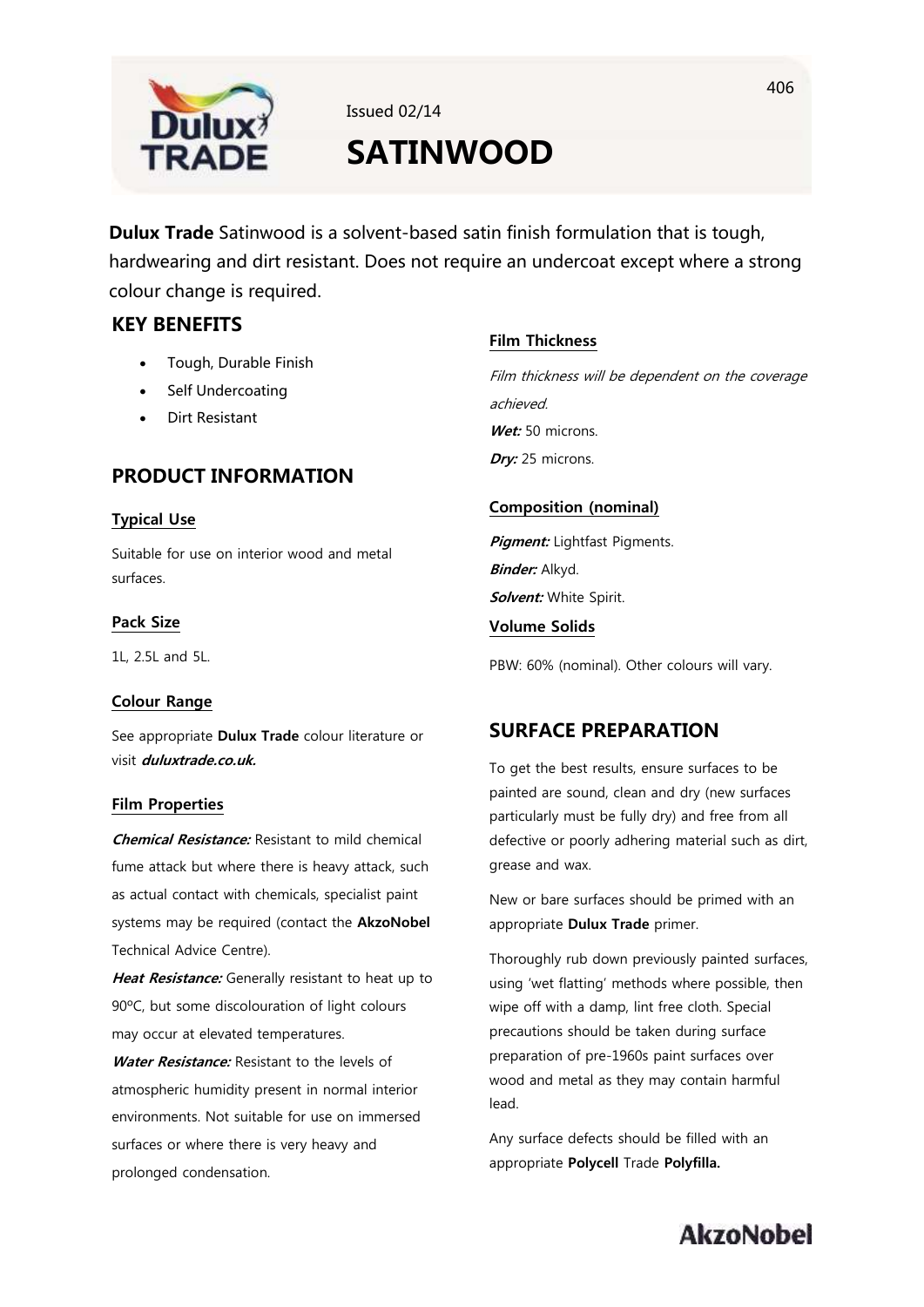

## **SATINWOOD**

## **SYSTEMS INFORMATION**

STIR THOROUGHLY BEFORE USE. The normal finishing process is 2 full coats of **Dulux Trade** Satinwood. However, where a strong colour change is required, then a coat of an appropriate coloured **Dulux Trade** Undercoat may be necessary.

For best colour consistency, purchase sufficient tinted paint for entire job including touch-in at one time from the same source.

**NOTE:** Whilst leading-edge technology has been used in the development of this product, the nature of white solvent-based paints means that they will all discolour over time. The rate of discolouration is faster on areas with no or low natural or UV light. For long-lasting whiteness, we recommend the use of a water-based formulation such as **Dulux Trade** Quick Dry Satinwood.

## **APPLICATION METHOD**

Brush or roller only. For Health & Safety reasons relating to all solvent-based paints, spray application is not recommended. As with all solvent-based paints, do not apply at temperatures below 5ºC (as recommended by British Standard BS 6150).

### **Practical Coverage**

A guide to the practical coverage which can be achieved under normal conditions is up to 17m² per litre.

## **FURTHER SUPPORT**

#### **Spray Recommendations**

This product should not be sprayed.

#### **Drying Times**

Single coat at standard thickness: **Touch Dry:** 4-6 hours. **Recoat:** 16-24 hours.

#### **Cleaning Up**

After use, remove as much product as possible from equipment before cleaning with brush cleaner.

When this paint container is empty please ask your stockist about recycling. If you have leftover paint, please dispose of it responsibly and consider donating it to **Community RePaint**. Find out more at **duluxtrade.co.uk/pp.**

#### **Transportation & Storage**

Do not use or store in extremes of temperature and protect from frost. To prevent spillage, please store and transport upright.

#### **VOC**

EU limit value for this product (cat.: A/d): 300g/l (2010). This product contains max. 300g/l VOC. VOC content: High (25-50%).

If you need further support, please contact the **AkzoNobel** Technical Advice Centre on 0333 222 70 70.

## **AkzoNobel**